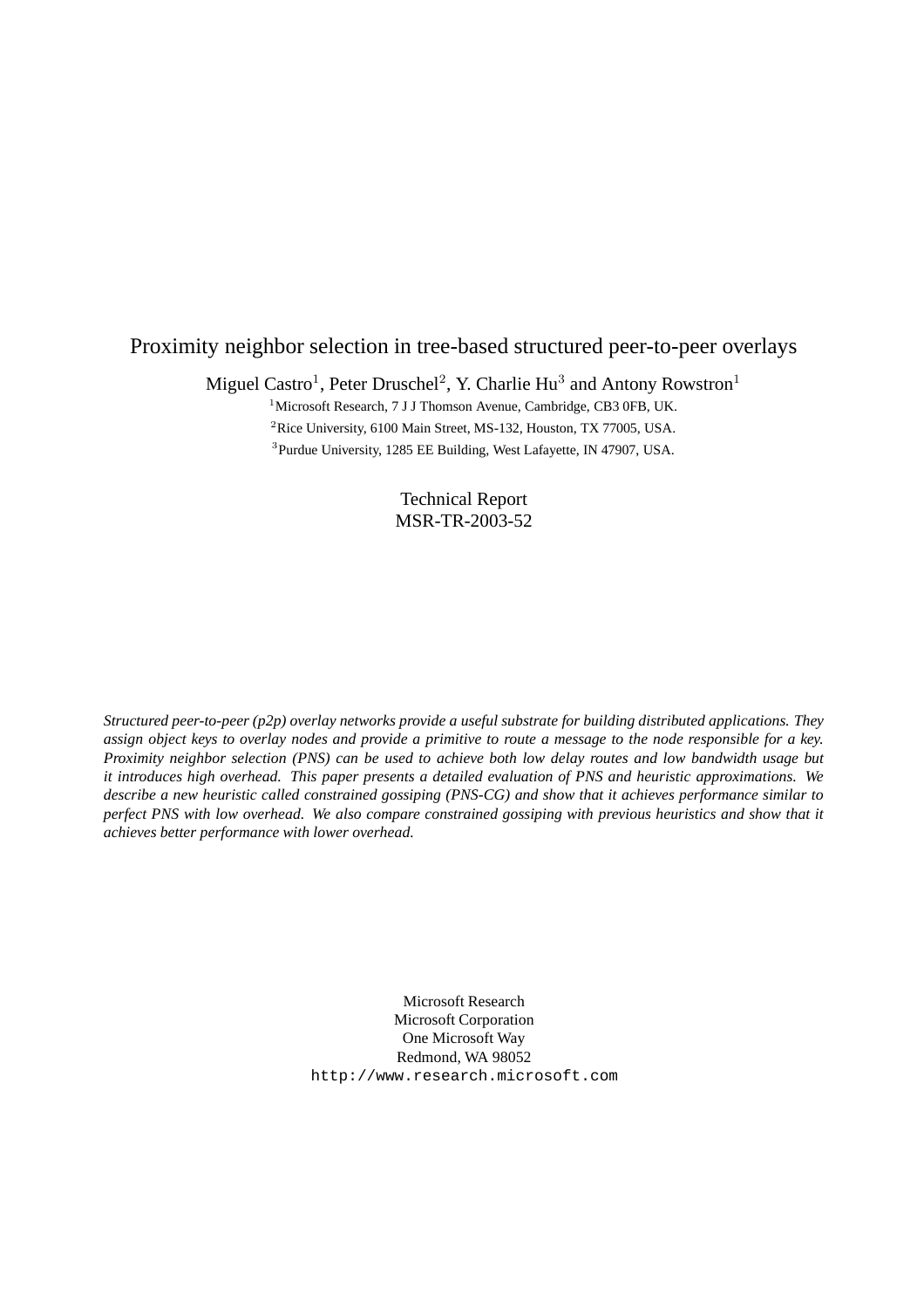# **1 Introduction**

Structured p2p overlay networks like CAN, Chord, Pastry, Tapestry, and others [1, 2, 3, 4, 5, 6] provide a useful substrate for building distributed applications [7, 8, 9, 10] because they are scalable, self-organizing, and reliable. They assign application-defined keys to overlay nodes and provide a primitive to route a message to the node responsible for a key. Structured overlays conform to a specific graph structure that allows them to route in  $O(\log N)$  hops while maintaining at most  $O(\log N)$  routing state where N is the number of nodes in the overlay.

It is important for overlay routing to exploit proximity in the underlying network. Otherwise, each overlay hop has an expected delay equal to the average delay between a pair of random overlay nodes, which stretches route delay by a factor equal to the number of overlay hops and increases the stress in the underlying network links. There are several techniques for proximity-aware routing proposed in the literature [11, 4, 1, 3, 10, 12]. Recent work [13, 14, 15] identifies proximity neighbor selection (PNS) as the most promising technique.

PNS can be used to achieve low delay routes and low bandwidth usage. It selects routing state entries for each node from among the closest nodesin the underlying topology that satisfy constraints required for overlay routing. PRR [11] used PNS first but it assumed knowledge of the delay between each node and all the nodes that could potentially be in that nodes routing state, which is expensive to obtain in large-scale dynamic systems. Tapestry [4, 10] and Pastry [3] proposed heuristics to approximate PNS requiring less delay measurements.

This paper presents a detailed evaluation of PNS and two heuristic approximations. We describe a new heuristic called *constrained gossiping* (PNS-CG) that achieves performance very close to perfect PNS with lower overhead than the heuristics proposed for Tapestry and Pastry. In particular, it reduces the number of messages and bandwidth required by the original Pastry heuristic [3] and eliminates Pastry's neighborhood set. The original Pastry heuristic assumed an oracle for finding a nearby seed node for joining. PNS-CG provides an efficient algorithm that takes a random overlay node and returns a nearby seed node for joining. This algorithm is interesting because it does not require any additional state beyond that which is already maintained for overlay routing. We describe constrained gossiping in the context of Pastry but it is applicable to other tree-based structured overlays like PRR and Tapestry.

We present a comparison between PNS and proximityunaware routing based on results obtained via analysis and simulation with three realistic topology models. Our analysis differs from previous ones [11, 10] by providing precise delay stretch estimates instead of asymptotic bounds.

We also present a detailed comparison between PNS, PNS-CG, and PNS(K) [15] on Pastry. This comparison studies both the extent to which the two heuristics can approximate PNS and the overhead that they introduce. It is based on simulation results obtained with the three topology models, varying overlay sizes and varying router parameters (e.g., the number of bits fixed by each overlay routing hop). The results indicate that PNS-CG can achieve performance closer to PNS than PNS(K) and with lower overhead.

The rest of this paper is organized as follows. We begin with an overview of Pastry with perfect PNS in Section 2 then section 3 presents constrained gossiping. Section 4 presents an evaluation of PNS, constrained gossiping, and PNS(K). We conclude in Section 5.

## **2 Perfect PNS in Pastry**

Each Pastry node has a unique *nodeId* that is selected randomly with uniform probability from a circular 128-bit identifier space. Keys are also selected from the same space and the root node for a key is the live node whose nodeId is numerically closest to the key. Pastry provides a primitive to send a message to a destination key. These messages are delivered to the key's root node.

## **2.1 Node state**

The routing state maintained by each node consists of the *routing table* and the *leaf set*. Each entry in the routing state contains the nodeId and IP address of a node. NodeIds and keys are interpreted as unsigned integers in base  $2<sup>b</sup>$  (where b is a parameter with typical value 4).

The routing table is a matrix with  $128/b$  rows and  $2<sup>b</sup>$ columns. The entry in row  $r$  and column  $c$  of the routing table contains a nodeId that shares the first  $r$  digits with the local node's nodeId, and has the  $(r + 1)$ th digit equal to c. If there is no such nodeId, the entry is left empty. The uniform random distribution of nodeIds ensures that only  $log_{2b}N$  rows have non-empty entries on average. Figure 1 depicts a sample routing table. This routing table is similar to those used by PRR [11] and Tapestry [4].

The leaf set contains the  $l/2$  closest nodeIds clockwise from the local nodeId and the  $l/2$  closest nodeIds counterclockwise. The leaf set ensures reliable message delivery and is used to store replicas of application objects.

## **2.2 Message routing**

At each routing step, the local node normally forwards the message to a node whose nodeId shares a prefix with the key that is at least one digit longer than the prefix that the key shares with the local node's nodeId. If no such node is known, the message is forwarded to a node whose nodeId is numerically closer to the key and shares a prefix with the key at least as long. If there is no such node, the message is delivered to the local node. Figure 2 shows the path of a message and Figure 3 shows the pseudo code for the routing algorithm.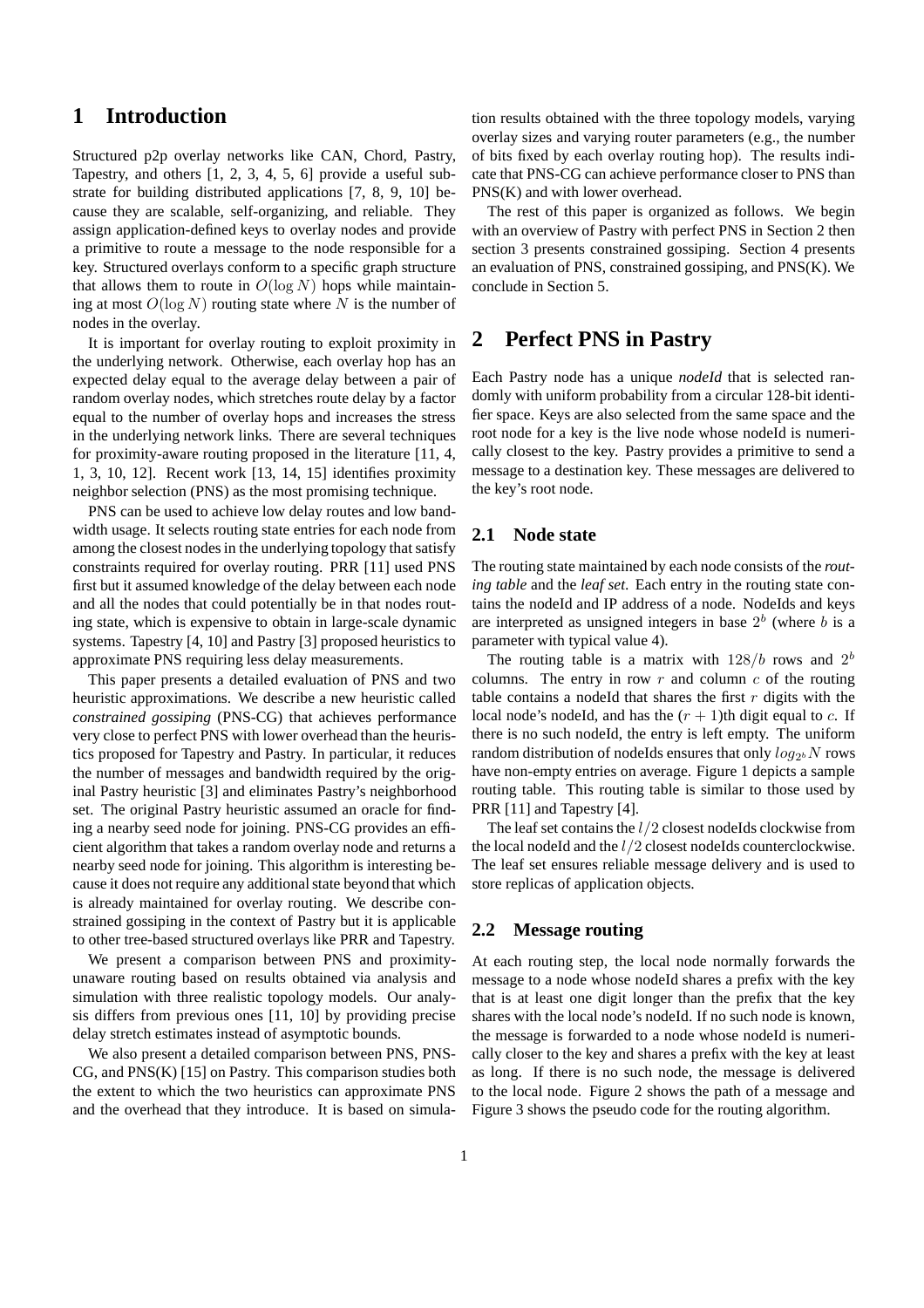| $\boldsymbol{\theta}$ | 1              | 2                       | 3 | 4                | 5 |   | 7              | 8 | 9 | a                | b | $\pmb{c}$        | d                | e |                  |
|-----------------------|----------------|-------------------------|---|------------------|---|---|----------------|---|---|------------------|---|------------------|------------------|---|------------------|
| x                     | x              | x                       | x | x                | x |   | x              | x | x | x                | x | x                | x                | x | x                |
|                       |                |                         |   |                  |   |   |                |   |   |                  |   |                  |                  |   |                  |
| 6                     | 6              | 6                       | 6 | 6                |   | 6 | 6              | 6 | 6 | 6                | 6 | 6                | 6                | 6 | 6                |
| 0                     | $\mathbf{I}$   | $\overline{\mathbf{c}}$ | 3 | 4                |   | 6 | $\overline{7}$ | 8 | 9 | $\boldsymbol{a}$ | b | c                | $\boldsymbol{d}$ | e |                  |
| x                     | x              | x                       | x | x                |   | x | x              | x | x | x                | x | x                | x                | x | x                |
|                       |                |                         |   |                  |   |   |                |   |   |                  |   |                  |                  |   |                  |
| 6                     | 6              | 6                       | 6 | 6                | 6 | 6 | 6              | 6 | 6 |                  | 6 | 6                | 6                | 6 | 6                |
| 5                     | 5              | 5                       | 5 | 5                | 5 | 5 | 5              | 5 | 5 |                  | 5 | 5                | 5                | 5 | 5                |
| $\boldsymbol{\theta}$ | $\overline{I}$ | $\overline{\mathbf{c}}$ | 3 | 4                | 5 | 6 | $\overline{7}$ | 8 | 9 |                  | b | $\mathbf{c}$     | $\boldsymbol{d}$ | e | f                |
| x                     | x              | x                       | x | x                | x | x | x              | x | x |                  | x | x                | x                | x | x                |
|                       |                |                         |   |                  |   |   |                |   |   |                  |   |                  |                  |   |                  |
| 6                     |                | 6                       | 6 | 6                | 6 | 6 | 6              | 6 | 6 | 6                | 6 | 6                | 6                | 6 | 6                |
| 5                     |                | 5                       | 5 | 5                | 5 | 5 | 5              | 5 | 5 | 5                | 5 | 5                | 5                | 5 | 5                |
| $\boldsymbol{a}$      |                | $\boldsymbol{a}$        | a | $\boldsymbol{a}$ | a | a | a              | a | a | $\boldsymbol{a}$ | a | $\boldsymbol{a}$ | a                | a | $\boldsymbol{a}$ |
| $\boldsymbol{\theta}$ |                | $\overline{\mathbf{c}}$ | 3 | 4                | 5 | 6 | $\overline{7}$ | 8 | 9 | $\boldsymbol{a}$ | b | c                | $\boldsymbol{d}$ | e | f                |
| x                     |                | x                       | x | x                | x | x | x              | x | x | x                | x | x                | x                | x | x                |
|                       |                |                         |   |                  |   |   |                |   |   |                  |   |                  |                  |   |                  |

Figure 1: Routing table of a Pastry node with nodeId  $65a1x$ ,  $b = 4$ . Digits are in base 16, x represents an arbitrary suffix.



Figure 2: Routing a message from node  $65a1fc$  with key  $d46a1c$ . The dots depict live nodes in Pastry's circular namespace.

The algorithm guarantees that the message is delivered to the key's root unless all  $l/2$  nodes in one half of the leaf set have failed simultaneously (regardless of the state of routing tables). Therefore, good fault tolerance requires a leaf set that is large enough to make the probability of such simultaneous failures small. For example, a size of 16 to 24 provides good fault tolerance up to large values of  $N$ , which can be further improved by the leaf set repair mechanism in [16].

#### **2.3 Proximity neighbor selection**

The flexibility in the choice of nodeIds to fill routing table slots can be exploited to implement PNS effectively. Since any nodeId with the required prefix can be used to fill a slot, proximity neighbor selection picks the closest node in the underlying network from among those whose nodeIds have the required prefix. The proximity metric that is typically used in the definition of closest is round trip delay.

This technique was first proposed in PRR [11]. It is expensive to implement perfect PNS in a large dynamic system but we describe an heuristic that can achieve similar performance with low overhead in the next section.

With perfect PNS, the expected distance traveled in the initial routing hop is small and it tends to increase exponen-

|      | (1) if $(k.isBetween(L_{-1/2}, L_{l/2}))$         |
|------|---------------------------------------------------|
| (2)  | $\frac{1}{2}$ use the leaf set                    |
| (3)  | forward to $L_i$ such that $ k - L_i $ is minimal |
| (4)  | else                                              |
| (5)  | $\frac{1}{2}$ use the routing table               |
| (6)  | let $r = shl(k, n)$                               |
| (7)  | <b>if</b> $(R_r^{k_r}$ exists and is live)        |
| (8)  | forward to $R_r^{k_r}$                            |
| (9)  | else                                              |
| (10) | $\frac{1}{2}$ rare case                           |

(11) forward to  $t \in L \cup R$  such that

$$
(12) \quad shl(k, t) \ge r \land |t - k| < |n - k|
$$

Figure 3: Pastry routing procedure, executed when a message with key k arrives at a node with nodeId n.  $R_r^i$  is the entry in the routing table R at column i and row r.  $L_i$  is the i-th closest nodeId in the leaf set  $L$ , where a negative/positive index indicates counterclockwise/clockwise from the local node in the id space, respectively.  $L_{-l/2}$  and  $L_{l/2}$  are the nodeIds at the edges of the local leaf set.  $k_r$  represents the rth digit in the key k.  $shl(k, n)$  is the length of the prefix shared between k and  $n$  in digits.

tially at each consecutive routing step. This happens because the density of nodes tends to decrease exponentially with the length of the prefix match between their nodeId and the destination key. From this observation, one can derive two important properties:

**Low delay stretch:** The expected distance of the last routing step tends to dominate the total distance traveled by a message. As a result, the average total distance traveled by a message exceeds the distance between source and destination node only by a small value that is mostly independent of the overlay size. **Local route convergence:** The routes of two Pastry messages sent from nearby nodes with identical keys tend to converge at a node near the source nodes in the proximity space. This happens because the messages travel exponentially larger distances at each consecutive routing hop towards an exponentially shrinking set of nodes. Thus the probability of route convergence increases in each step even when earlier (shorter) routing steps moved the messages farther apart. This result has significance for caching applications layered on Pastry. A copy of a popular object requested by a node  $n$  and cached by all nodes along the Pastry route is likely to be retrieved from a nearby node when requested by a node close to  $n$ . This property is also exploited in Scribe [8] to achieve low link stress in application level multicast, and to implement nearest-member anycast [17].

We present an analysis of delay stretch of PNS in Pastry in the Appendix. This analysis differs from the one in [11] because it provides a precise estimate instead of asymptotic bounds and it works for arbitrary topologies that may fail to satisfy the conditions assumed in [11].

We derive a closed-form expression for the average delay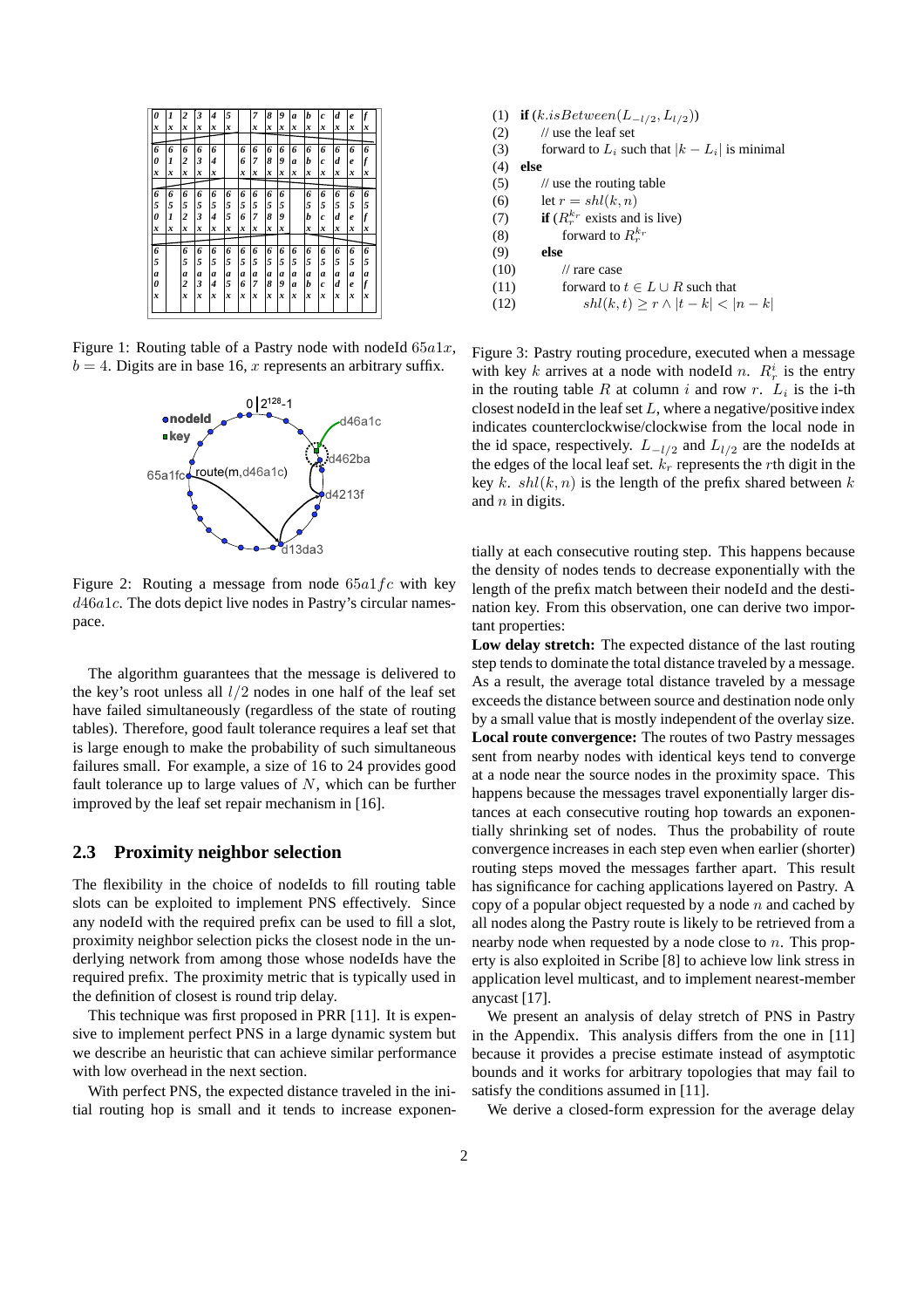stretch when messages are sent from nodes chosen randomly with uniform probability from the overlay to keys chosen randomly with uniform probability from the id space. To compute the average delay stretch, we characterize topologies using the function  $D(k)$  — the average over all nodes p of  $D(p, k)$ , which returns the average delay from  $p$  to its  $k$  closest nodes in the underlying network.

This analysis is useful to provide an insight into the characteristics of topologies that affect the performance of PNS. Additionally, we may use approximations of  $D(k)$  to predict performance ahead of deployment.

## **3 Constrained gossiping**

Constrained gossiping (PNS-CG) is a new heuristic that can approximate proximity neighbor selection with low overhead. It consists of new node join and overlay maintenance protocols that reduce the overhead relative to the original Pastry protocols [3] and a new algorithm that uses the routing state already maintained by Pastry to locate nearby seed nodes for joining.

## **3.1 Node join**

When joining the overlay, a new node  $x$  with nodeId  $X$  must contact an existing overlay node  $a$ .  $a$  then routes a message using  $X$  as the key, and the new node obtains the *n*th row of its routing table from the node encountered along the path from a to X whose nodeId matches X in the first  $n-1$  digits. We will argue that  $x$ 's resulting routing table is nearly perfect provided node  $a$  is the closest overlay node to  $x$  according to the proximity metric. The closest node can be found using expanding ring IP multicast in some applications or the algorithm described later.

First, consider the top row of  $x$ 's routing table, which is obtained from node a. Assuming that the triangle inequality holds in the proximity space, the entries in the top row of  $a$ 's routing table should also be close to  $x$ . Next, consider the *n*th row of x's routing table, obtained from the node  $a_n$  encountered along the path from  $a$  to  $X$ . By induction, this node is Pastry's approximation to the node closest to a that matches X in the first  $n - 1$  digits. Therefore, if the triangle inequality holds, the entries in the *n*th row of  $a_n$ 's routing table should also be close to x.

It is also important to update other node's routing tables to ensure that they remain near perfect after new nodes join the overlay. Once  $x$  has initialized its own routing table, it sends the *n*th row of its routing table to each node that appears as an entry in that row. This serves both to announce its presence and to gossip information about nodes that joined previously. Each of the nodes that receives a row then inspects the entries in the row, performs probes to measure if  $x$  or one of the entries is nearer than the corresponding entry in its own routing table, and updates its routing table as appropriate.

This procedure provides a very restricted form of gossiping. It ensures that routing tables remain near perfect because  $x$ and the nodes that appear in row  $n$  of  $x$ 's routing table form a group of  $2^b$  nearby nodes whose nodeIds match in the first n digits. These nodes should learn about  $x$ 's arrival because  $x$ may displace a more distant node in their routing tables. Conversely, a node that is not a member of this group is likely to be more distant from the members of the group and, therefore, from  $x$ . Thus,  $x$ 's arrival is not likely to affect its routing table.

### **3.2 Node failure**

Failed routing table entries are repaired lazily, whenever a routing table entry is used to route a message. Pastry routes the message to another node with numerically closer nodeId. If the downstream node has a routing table entry that matches the next digit of the message's key, it automatically informs the upstream node of that entry.

This procedure also preserves near perfect routing tables. The downstream node is usually an entry in the same row as the failed node. If that node supplies a substitute entry for the failed node, its expected distance from the local node is low because all three nodes were part of the same group of nearby nodes with identical nodeId prefix.

If no replacement node is supplied by the downstream node, a replacement is found by triggering the routing table maintenance task, which is described next.

#### **3.3 Routing table maintenance**

We also define a periodic routing table maintenance protocol that is another form of restricted gossiping designed both to repair failed entries and to ensure that routing table entries remain near perfect to prevent a slow deterioration of the locality properties over time. Each node runs a periodic routing table maintenance task (e.g., every 20 minutes). The task performs the following procedure for each row of the local node's routing table. It selects a random entry in the row, and requests from the associated node a copy of that node's corresponding routing table row. Each entry in that row is then compared to the corresponding entry in the local routing table. If they differ, the node probes the distance to both entries and installs the closest entry in its own routing table.

The idea behind this maintenance procedure is to gossip routing information among groups of nearby nodes with identical nodeId prefix. If a nearby node with the appropriate prefix is known to at least one member of the group, the procedure ensures that the entire group will eventually learn about the node and will adjust their routing tables accordingly.

## **3.4 Locating a nearby seed node**

Recall that for the node join algorithm to achieve near-perfect routing tables, the starting node  $a$  should be the closest over-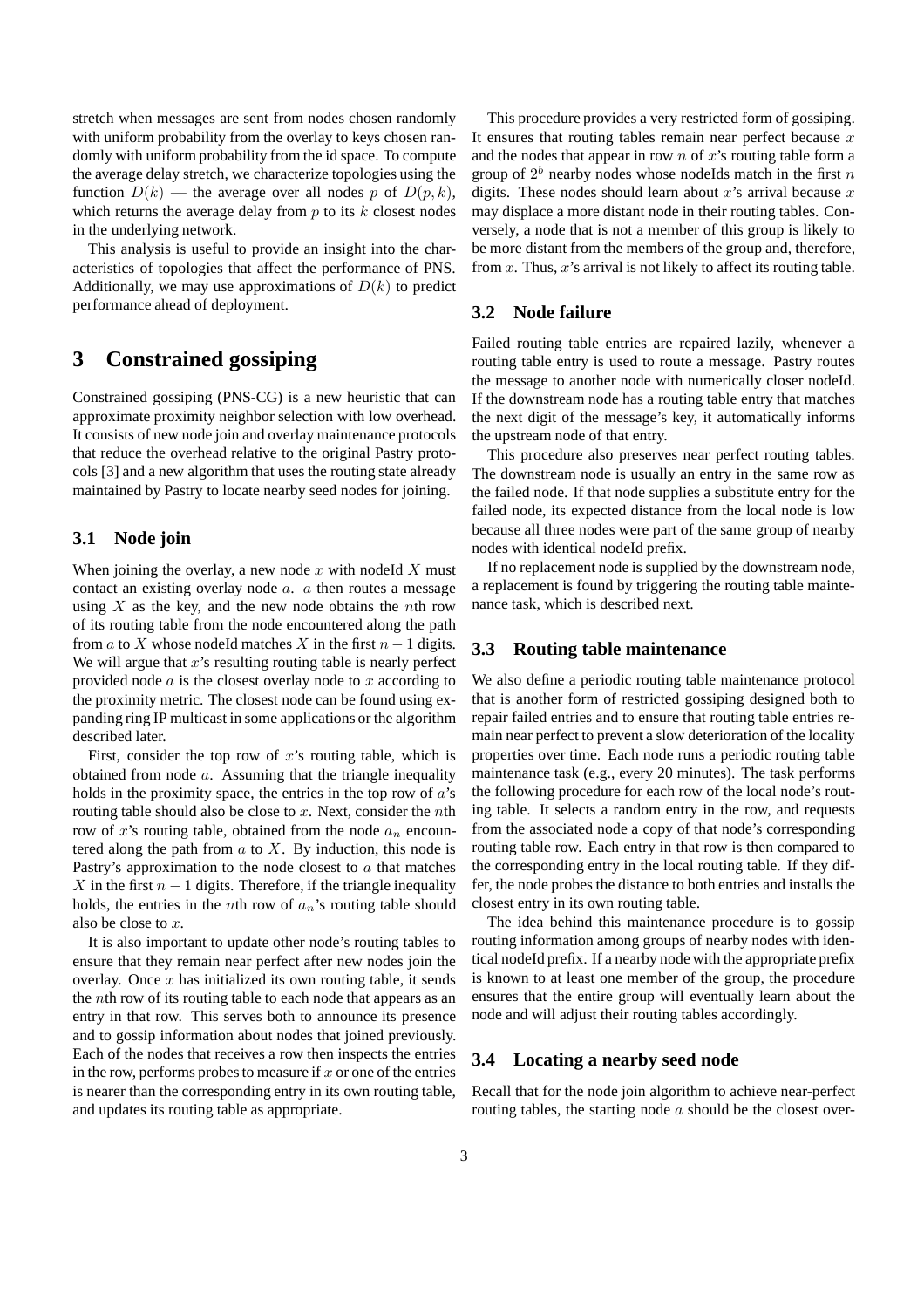```
(1) discover(seed)
```
- (2) nodes = getLeafSet(seed)
- (3) nearNode = pickClosest(nodes)
- $(4)$  depth = getMaxRoutingTableLevel(nearNode)
- $(5)$  closest = nil
- (6) **while** (closest != nearNode)
- $(7)$  closest = nearNode
- (8) nodes = getRoutingTable(nearNode,depth)
- (9) nearNode = pickClosest(nodes)
- (10) if  $(\text{depth} > 0) \text{ depth} = \text{depth} 1$
- (11) **end**
- (12) return closest

Figure 4: Algorithm to locate closest overlay node. *seed* is the overlay node initially known to the joining node.

lay node to the new node  $x$ . The original Pastry [3] heuristic assumed an oracle that returned the closest overlay node to x. This oracle could be implemented using, for example, the algorithm in [18] but this would require maintaining additional state.

In Figure 4, we present a new algorithm to find an approximation to the closest overlay node to  $x$  given any seed node in the overlay. This algorithm is interesting because it does not require any additional state beyond the routing table and leaf set that are already maintained by Pastry nodes.

The algorithm exploits the property that location of the nodes in the seed's leaf set is uniformly distributed over the network. Next, having discovered the closest leaf set member, the routing table distance properties are exploited to move exponentially closer to the location of the joining node. This is achieved bottom up by picking the closest node at each level and getting the next level from it. This performs a constant number of probes at each level but the probed nodes get exponentially closer at each step. The last phase repeats the process for the top level until no more progress is made.

To avoid falling into local minima, the process is reseeded from a new random node until the distance to the closest node found is below a threshold (currently the average distance between the nodes contacted and their closest neighbors) or up to a maximum number of times (currently 5).

Our experimental evaluation shows that this algorithm is efficient and returns a node whose distance to  $x$  is almost as small as the distance to the closest node.

# **4 Experimental results**

In this section, we present experimental results quantifying the performance of PNS, PNS-CG, and PNS(K) in Pastry. The results were obtained using a Pastry implementation running on top of a network simulator.

### **4.1 Experimental setup**

We used three network topology models. Each topology has a *core* set of routers and we ran Pastry on end nodes that were randomly assigned to routers in the core with uniform probability. Each end node was directly attached by a LAN link with a delay of 1ms to its assigned router.

*GATech* is a transit-stub topology generated with the Georgia Tech [19] topology generator. This topology has 5050 routers arranged hierarchically. There are 10 transit domains at the top level with an average of 5 routers in each. Each transit router has an average of 10 stub domains attached, with an average of 10 routers each. We did not assign overlay nodes to transit routers. The delay between core routers is computed by the topology generator and routing is performed using the routing policy weights of the graph generator. As in the real Internet, the triangle inequality does not hold for a signifcant fraction of triples of nodes in this topology. Pastry uses the round-trip delay (RTT) between two nodes as its proximity metric.

*Mercator* is a topology with 102,639 routers. It was obtained from real measurements of the Internet using the Mercator system [20] and it uses hierarchical routing as in the Internet. Since the Mercator topology is not annotated with delay information, Pastry uses the number of network-level (IP) routing hops between two nodes as a proxy for delay.

*CorpNet* is a topology with 298 routers and is generated using real measurements of the world-wide Microsoft corporate network. The network distance in this topology is the minimum round-trip delay.

We compared four versions of Pastry: *no locality* builds routing tables without taking into account network distance, PNS uses global knowledge in the simulator to implement perfect PNS, PNS-CG uses constrained gossiping to approximate PNS, and PNS(16) [15] approximates PNS by probing at most 16 random nodes for each routing table slot. The comparison between the first two provides an upper bound on the benefit of using PNS. The comparison between the last three evaluates the extent to which the two heuristics can approximate the performance of PNS and their overhead. We also compare the performance of PNS with *predicted*, which is the value predicted by our analysis. There are no failures in our experiments, and routing table maintenance was disabled. We evaluate routing table maintenance and failures in [21, 16].

### **4.2 Delay stretch with varying N**

The first experiment routed 200,000 lookup messages from randomly chosen nodes to randomly chosen keys using the four different Pastry versions. We ran this experiment in the three network topologies with  $b = 4$ ,  $l = 16$ , and a varying number of Pastry nodes.

**PNS:** Figure 5 compares the delay stretch without locality and with perfect PNS. It provides an upper bound on the benefit of PNS in the three topologies. The delay stretch achieved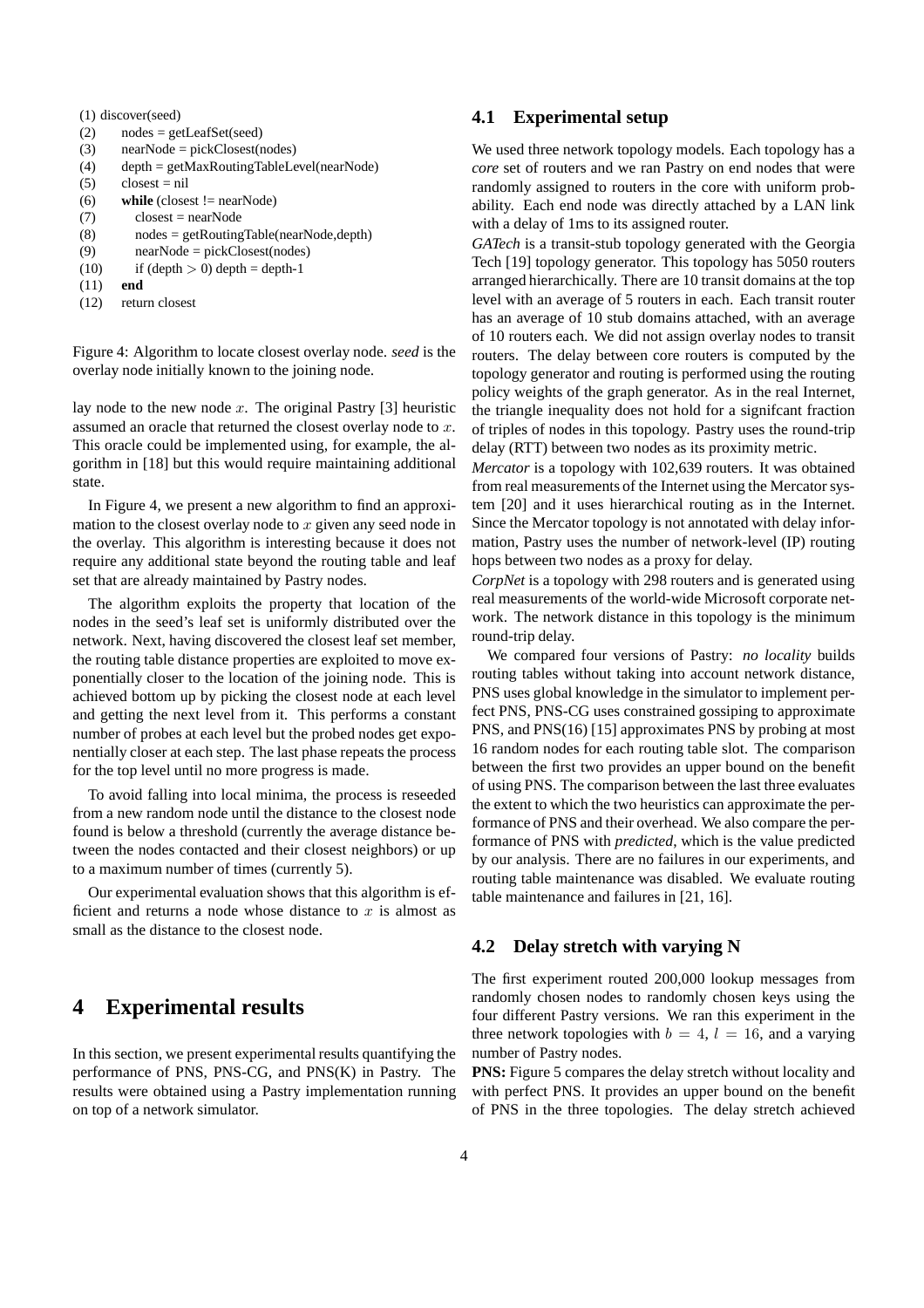

Figure 5: Delay stretch with  $b = 4$ ,  $l = 16$ , and varying N for GATech, Mercator and CorpNet.



Figure 6: Number of Pastry hops with  $b = 4$ ,  $l = 16$ , and varying N.



Figure 7: Delay in the i-th hop in a Pastry route in GATech with  $b = 4$ ,  $l = 16$ , and varying N.

without locality is up to 3 times worse than with the PNS in Figure 5. Furthermore, the difference grows with the number of nodes in the overlay. This speaks to the effectiveness of proximity neighbor selection.

Figures 6 and 7 explain the difference in the delay stretch achieved with and without proximity-aware routing. Figure 6 shows the number of Pastry routing hops as a function of N. Figure 7 shows the average delay of the  $i$ -th hop in a Pastry route for regular Pastry with different values of N, and for the version of Pastry with no locality.

The expected network delay in each hop without proximityaware routing is constant and equal to the average delay between two random nodes in the network. Therefore, the average delay stretch without proximity-aware routing is equal to the number of Pastry hops and it grows logarithmically with N as predicted by the analysis. This can be observed by comparing Figures 6 and 5.

The number of hops is virtually identical with and without proximity-aware routing. Yet, Figure 5 shows that the delay stretch achieved by PNS is largely independent of the number of nodes in the overlay. This is because the increase in the number of hops as  $N$  increases is offset by a decrease in the delay of the first hops along the Pastry route. Figure 7 illustrates this effect for  $N = 1000$  and  $N = 60000$ . The increased number of end nodes attached to the core results in additional nearby nodes to choose from when filling routing table slots at the top levels of routing tables.

Our analysis predicts the delay stretch quite accurately. The average prediction error is 1.7% for GATech, 6.4% for Mercator, and 6.5% for CorpNet. The analysis tends to predict a larger delay stretch than the one measured because of our assumption that all nodes are equally likely to be used during routing. Our simulations show that the distribution of the number of routing table entries pointing to each node is skewed towards nodes that are central in the network, i.e., nodes that have a lower average delay to other nodes. This effect is more significant in Mercator and Corpnet and it results in lower perhop delays.



Figure 8: Average delay to the closest k nodes  $(D(k))$  normalized by  $D(N)$  with  $N = 20000$  for all topologies.

The delay stretch achieved by PNS depends on the topology: it tends to 1.58 in GATech, to 2.09 in Mercator, and to 1.26 in CorpNet. Recall that the analysis summarizes each topology using a function  $D(k)$  that returns the average delay to the closest k nodes in the network. Figure 8 plots  $D(k)/D(N)$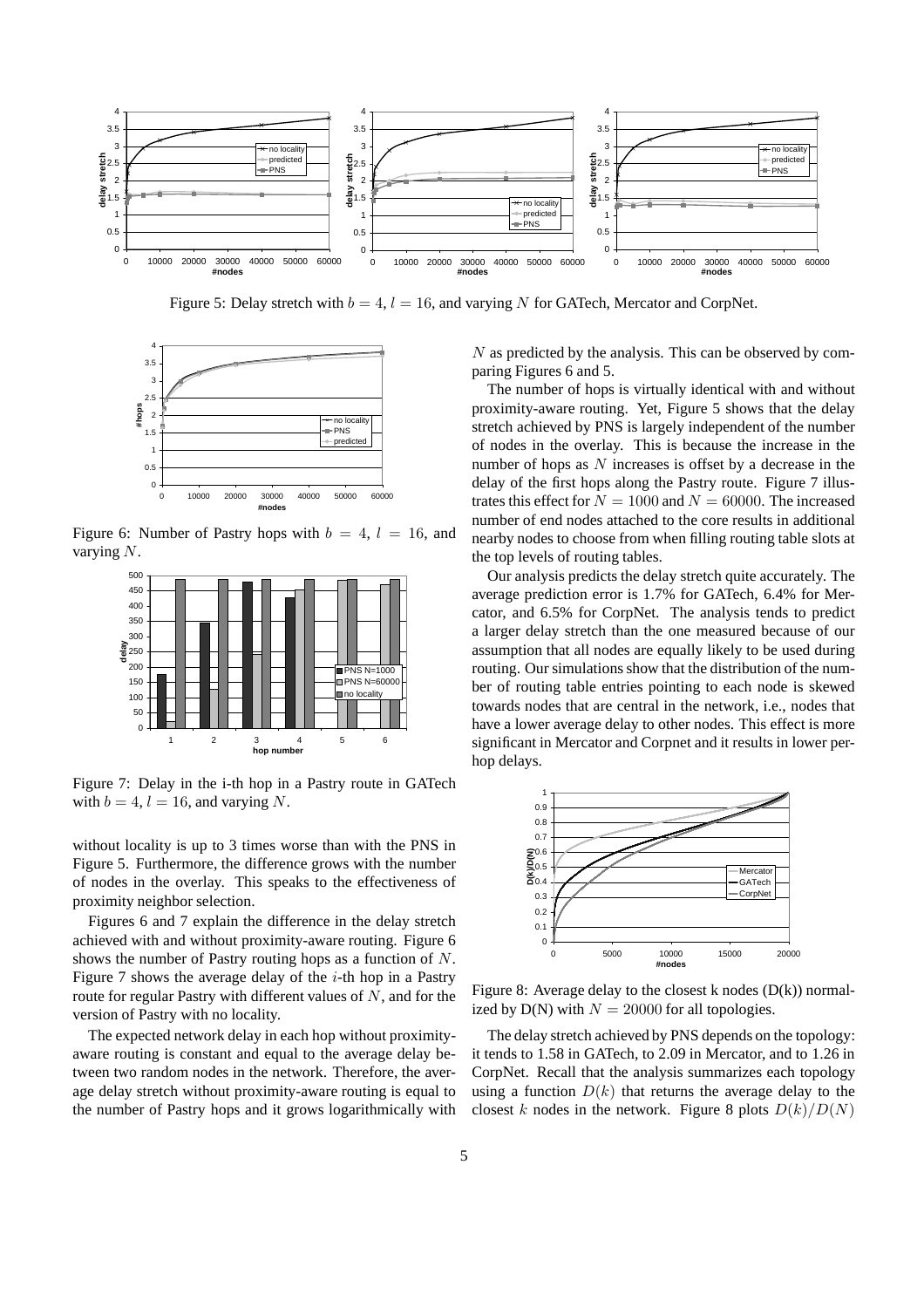

Figure 9: Delay stretch of heuristics with  $b = 4$ ,  $l = 16$ , and varying N for GATech, Mercator and CorpNet.

for each topology with  $N = 20000$  to provide some intuition on the difference between the topologies.

The expected delay in the last hop of a Pastry route is equal to the average delay between two points in the network  $D(N)$ . Pastry achieves low delay stretch when the delay in a route is dominated by the delay of the last hop. This is not the case in Mercator because  $D(k)$  grows very fast reaching 60% of  $D(N)$  for only 5% of the nodes. Therefore, the delay of the initial hops in Mercator is relatively large when compared with the delay of the last hop. We believe that this is due to the use of network hops as a proxy for delay in Mercator. Pastry achieves much better performance in CorpNet because  $D(k)$ grows slowly. The initial hops in CorpNet account for less than 30% of the overall route delay.

**Heuristics:** Figure 9 shows that both heuristics achieve a delay stretch close to PNS. The delay stretch with PNS-CG is at most 5% worse than with PNS for all topologies and the delay stretch with PNS(16) varies between 13% worse in CorpNet to 22% worse in GATech. PNS(16) provides lower delay stretch than PNS-CG for small overlays but its performance degrades as the overlay size increases. The performance of PNS-CG is mostly independent of the overlay size. It is interesting to note that PNS-CG can achieve good performance even though the triangle inequality does not hold in either GATech or Mercator. In fact, PNS-CG is able to achieve a delay stretch below 1 for 5% of the messages in GATech and 0.3% in Mercator.

#### **4.3 Delay stretch with varying b and l**

We also compared the delay stretch with different values of b and l for  $N = 20000$ .

**PNS:** Figure 10 shows the delay stretch with  $l = 16$  and varying b for GATech. Decreasing b increases the number of hops in a Pastry route and consequently increases the delay stretch. The delay stretch without locality increases by 100% with  $b = 1$ , but it increases only by 20% with PNS. The increased hop count is offset by decreased delay in the first hops of a Pastry route. The delays decrease because smaller values of b impose weaker constraints on the nodeIds that can fill slots at the top levels of routing tables. The analysis is still quite accurate with an average prediction error of 7%.



Figure 10: Delay stretch with  $l = 16$ ,  $N = 20000$ , and varying b for GATech.



Figure 11: Delay stretch with  $b = 4$ ,  $N = 20000$ , and varying l for GATech.

Figure 11 shows delay stretch with  $b = 4$  and varying l for GATech. Increasing  $l$  decreases the number of hops and the delay stretch. The results show that using a leaf set with a reasonble size is important not only for fault tolerance but also to reduce delay. The delay of PNS with  $l = 2$  is 51% worse than with  $l = 64$ . The analysis predicts the delay stretch with perfect routing tables accurately except for  $l \leq 4$  (this is expected as explained in the Appendix).

**Heuristics:** Figure 12 evaluates the performance of the heuristics with varying b. The performance of both heuristics relative to PNS degrades in all topologies when b decreases. The heuristics are unable to offset the increase in hop count as well as PNS. The number of candidates for routing table slots increases when  $b$  decreases but  $PNS(16)$  always performs the same number of probes for each routing table slot. Similarly,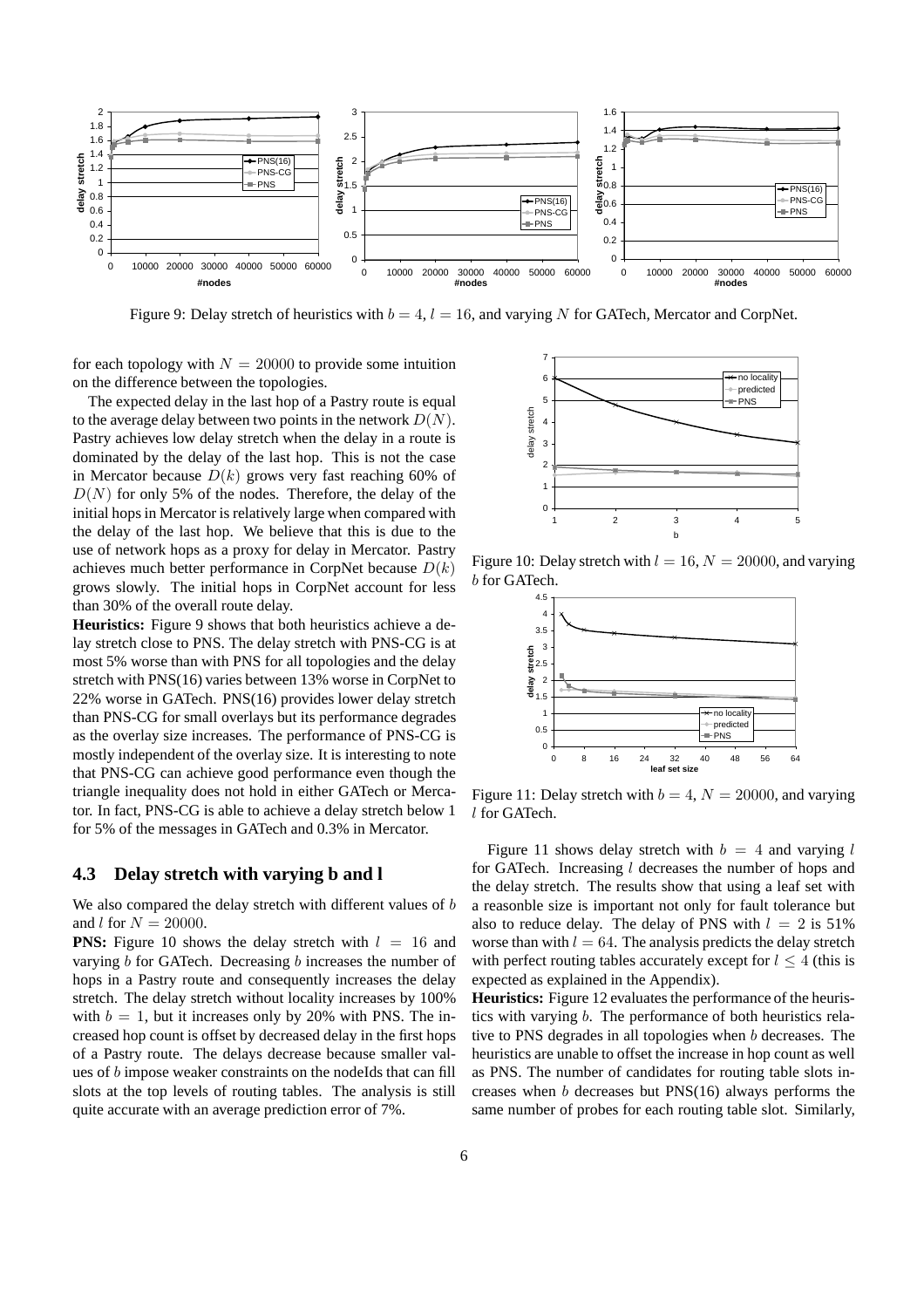the algorithm to locate nearby seed nodes in PNS-CG has a very small number of samples at each routing table level when b is small. This results in a significant performance degradation. Additionally, the amount of gossiping in PNS-CG is proportional to the routing table size, which increases with b.

We also evaluated the performance of the heuristics with varying  $l$ . Our results show that the performance of the two heuristics relative to PNS is mostly independent of the value of l across all topologies.

### **4.4 Local route convergence**

The next experiment evaluates the local route convergence properties of PNS, PNS-CG and PNS(16). The experiment ran with  $l = 16$ ,  $b = 4$  and  $N = 20,000$ . Each of the 20,000 nodes sent a message to each of 10 randomly selected destination keys and we recorded the path from each node to the root node of each key. We used this information to compute a convergence metric for all pairs of paths to the same key. The convergence metric was  $\left(\frac{c_r}{c_r+s_c^2}+\frac{c_r}{c_r+s_c^2}\right)/2$ , where  $c_r$  is the distance (through the overlay) from the node where the two paths converge to the root node, and  $s_c^1$  and  $s_c^2$  are the distances (through the overlay) from each source node to the node where the paths converge. This convergencemetric captures the average fraction of the path that was shared between two messages sent to the same key. When the convergence metric is zero, the paths converge at the root node.

Figure 13 shows the average convergence metric value versus the distance between the two source nodes for the three network topologies. Perfect PNS achieves the best convergence. PNS-CG achieves almost as good convergence as PNS but has worse performance when the source nodes are very close in the underlying network. This is due primarily to the inaccuracy of the algorithm to locate a nearby seed node. The performance of PNS-CG using an oracle that returns the closest node in the overlay to seed joins is almost identical to perfect PNS. As observed in [15], PNS(16) provides poor convergence. It performs worse than PNS and PNS-CG across all topologies.

#### **4.5 Joining overhead**

We also ran experiments to evaluate the overhead of the heuristics when building the overlay. We quantified this overhead by measuring the average number of *distance probes* performed by each node when the overlay grows from empty up to a final size N. Each probe corresponds to the communication required to measure the distance between two nodes and involves at least two messages.

We compare PNS(16) with PNS-CG and with a variant of PNS-CG that obtains a nearby seed node from an oracle instead of running the algorithm in Section 3.4

The number of distance probes required by PNS(16) is  $\sum_{i=1}^{128/b-1} min(1/2^{ib}, 16)$ . With PNS-CG, a node that joins



Figure 14: Number of distance probes per node in GATech with  $b = 4$ ,  $l = 16$ , and varying N.

the overlay will eventually probe all the nodes in its routing table and in its leaf set. The routing table size can be approximated by  $(2^b - 1)log_{2^b}N$  and the number of nodes in the leaf set is l. Additionally, a joining node sends each row of its routing table to all the nodes pointed to by the row and it sends its leaf set to all the nodes in its leaf set. This results in an additional  $c_1(2^b - 1)^2 log_{2^b} N + c_2 l^2$  probes per join. The constants  $c_1$  and  $c_2$  are smaller than one because the current implementation remembers the distances to nodes that were probed in the past to avoid probing a node twice. The constants are difficult to estimate analytically. Putting these formulas together we can estimate the average number of distance probes per node for PNS-CG with the oracle  $(1+c_1(2^b-1))(2^b-1)log_{2^b}N+(1+c_2l)l$ . The algorithm to locate a nearby seed node requires additional distance probes. The precise value is hard to estimate but it is  $O(logn)$ .

The joining protocol requires additional messages that are not distance probes. There are approximately  $\frac{2^b-1}{2^b}log_{2^b}N$ messages to reach the root of the nodeId of the joining node. This cost is incurred by both PNS-CG and PNS(16). PNS(16) requires additional messages to locate the nodes to probe for each slot and PNS-CG requires messages to locate a nearby seed node and  $(2^b-1)log_{2^b}N$  messages to send the routing table rows to nodes in the new routing table of the joining node. The last set of messages can be piggybacked on the probing of the same nodes.

Figure 14 shows the number of distance probes per node in GATech with  $b = 4$ ,  $l = 16$ , and varying N. The overheads were similar with other topologies. The overhead of all heuristics grows logarithmically with  $N$  as predicted by our analysis. The overhead of PNS(16) is initially lower than the overhead of PNS-CG but it grows faster with the overlay size. PNS-CG sends 78% less distance probes than PNS(16) when  $N = 60,000$  and approximately half the probes are due to the algorithm to locate a nearby seed node at this point. This suggests that PNS-CG should attempt to locate a nearby node using IP multicast in the local network and use the more expensive algorithm only if this fails. The performance of this optimized algorithm should approach the performance of PNS-CG with oracle in many practical settings.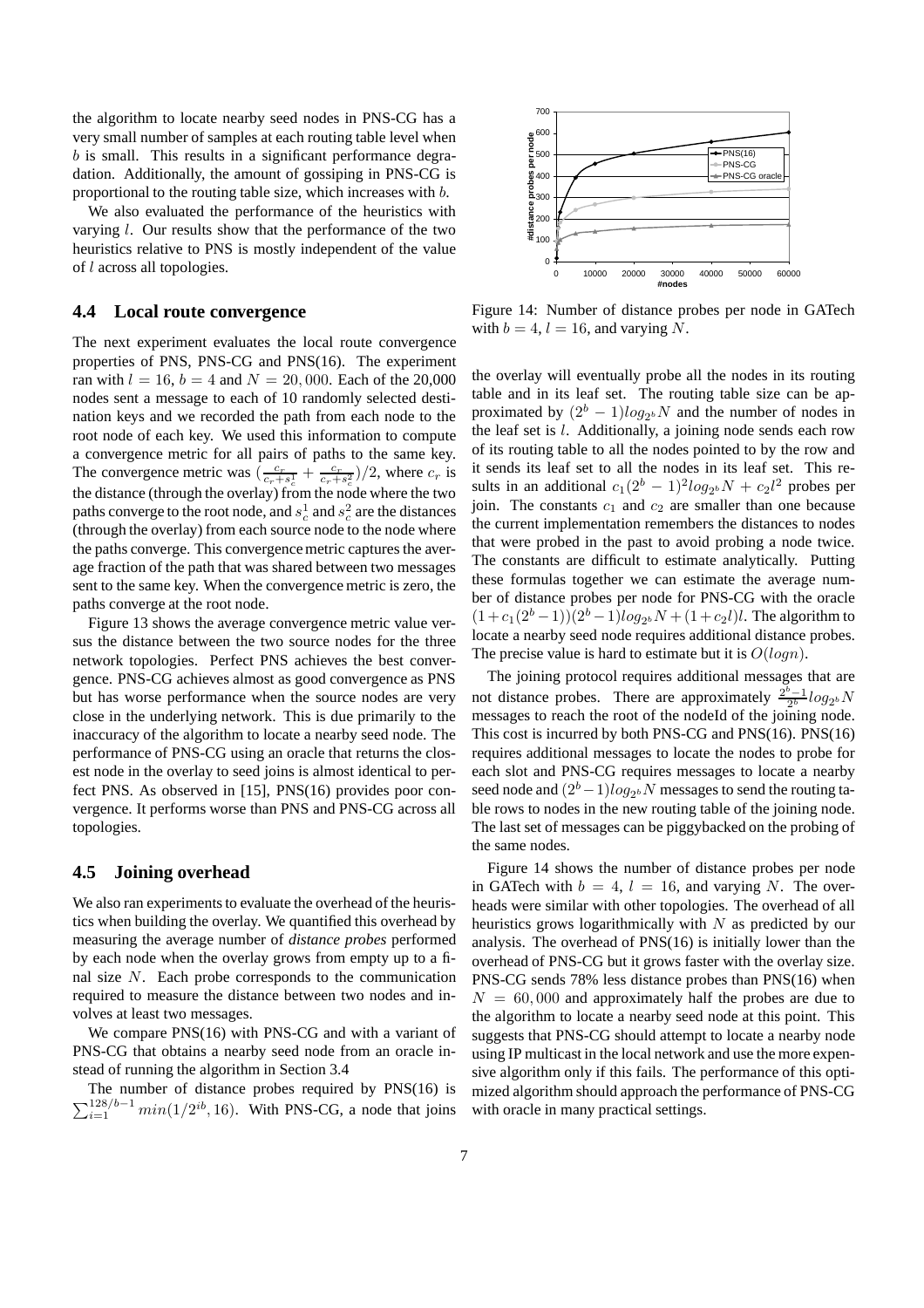

Figure 12: Delay stretch of heuristics with  $l = 16$ ,  $N = 20000$ , and varying b for GATech, Mercator and CorpNet.



Figure 13: Convergence metric versus distance between the source nodes with  $l = 16$ ,  $N = 20000$ , and  $b = 4$  for GATech, Mercator and CorpNet.



Figure 15: Number of distance probes per node in GATech with  $b = 4$ ,  $N = 20000$ , and varying l.

We also ran experiments to evaluate the impact of varying the leaf set size on the overhead. Figure 15 shows the results. The overhead of PNS(16) is independent of the leaf set size because PNS(16) never probes the distance to leaf set members. The overhead of PNS-CG grows with *l* because leaf set members are probed both to locate a nearby seed node and to select entries to fill the lower layers of routing tables. Many of this probes are unlikely to generate good candidates and should be avoided but this is not a problem with the typical leaf set size between 8 and 16 (which achieves low overhead and can achieve very good fault tolerance with leaf set repair [16]).

Figure 16 shows the number of distance probes per node in GATech with  $l = 16$ ,  $N = 20000$ , and varying b. The overhead increases exponentially with  $b$  as predicted by the analysis. PNS(16) and PNS-CG have similar overhead for small values of  $b$  but the overhead of  $PNS(16)$  increases faster



Figure 16: Number of distance probes per node in GATech with  $l = 16$ ,  $N = 20000$ , and varying b.

with b. Choosing a value of 3 or 4 for b appears to be a good choice considering the number of routing hops, delay stretch, and overhead.

## **5 Conclusion**

The paper presented a detailed study of proximity neighbor selection and two heuristic approximations in tree-based structured p2p overlays. The study was based on simulation results using three different network topologies, different overlay sizes, and different routing parameters. The results show that PNS provides a significant performance improvement relative to proximity unaware routing.

We introduced a new heuristic called constrained gossiping (PNS-CG). The study also compared the overhead of PNS-CG and PNS(16) [15] and their performance relative to PNS.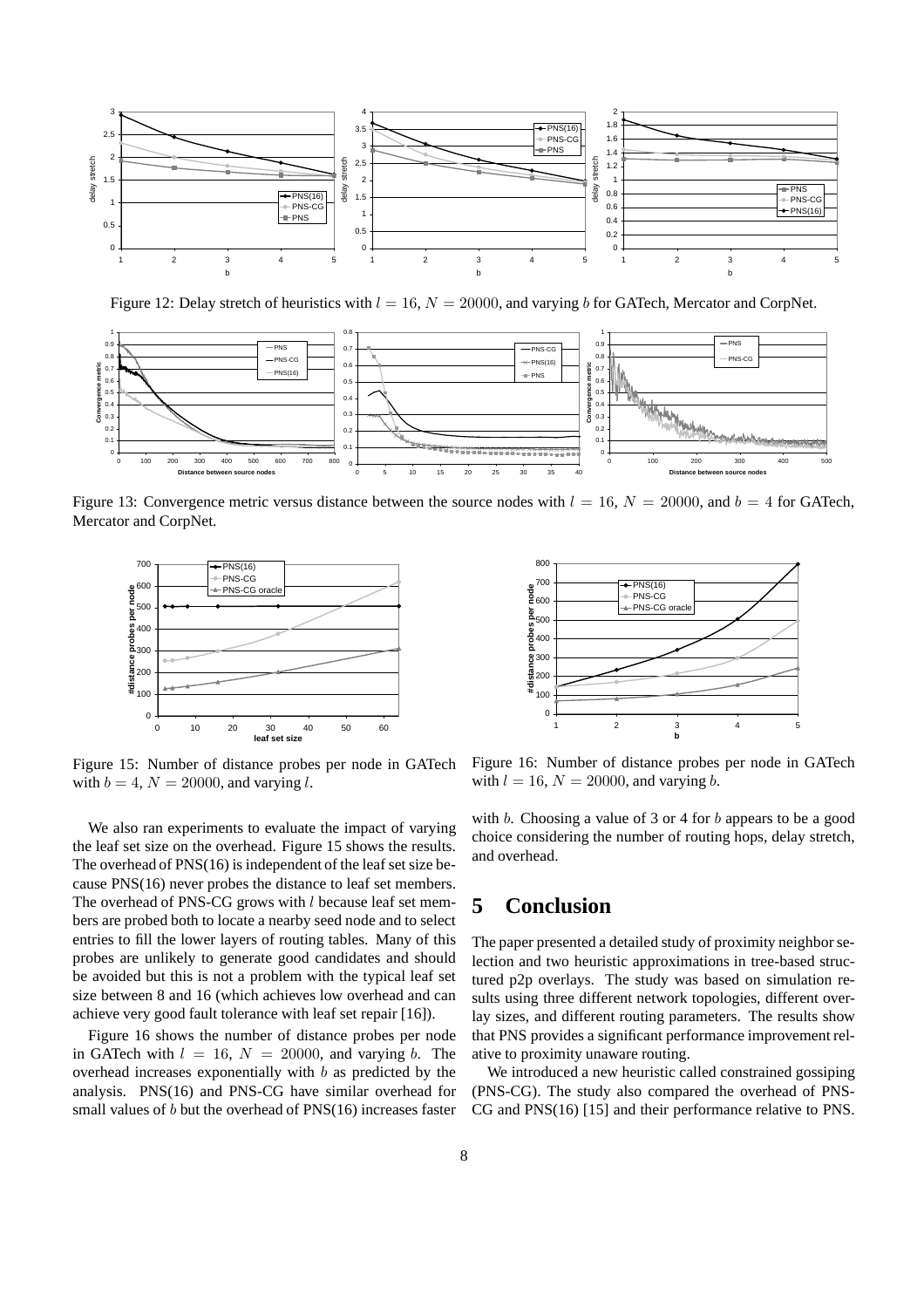The results show that PNS-CG achieves performance similar to PNS with low overhead and that it achieves lower delay stretch and better route convergence than PNS(16) while incurring the same or lower overhead.

# **References**

- [1] S. Ratnasamy, P. Francis, M. Handley, R. Karp, and S. Shenker, "A Scalable Content-Addressable Network," in *Proc. of ACM SIGCOMM*, Aug. 2001.
- [2] Ion Stoica, Robert Morris, David Karger, M. Frans Kaashoek, and Hari Balakrishnan, "Chord: A scalable peer-to-peer lookup service for internet applications," in *Proceedings of the ACM SIGCOMM '01 Conference*, San Diego, California, August 2001.
- [3] Antony Rowstron and Peter Druschel, "Pastry: Scalable, distributed object location and routing for largescale peer-to-peer systems," in *Middleware'01*, Nov. 2001.
- [4] Ben Y. Zhao, John D. Kubiatowicz, and Anthony D. Joseph, "Tapestry: An infrastructure for fault-resilient wide-area location and routing," Tech. Rep. UCB//CSD-01-1141, U. C. Berkeley, April 2001.
- [5] Petar Maymounkov and David Mazières, "Kademlia: A peer-to-peer information system based on the xor metric," in *IPTPS'02*, Boston, MA, Mar. 2002.
- [6] D. Malkhi, M. Naor, and D. Ratajczak, "Viceroy: A scalable and dynamic emulation of the butterfly," in *PODC'02*, Aug. 2002.
- [7] Frank Dabek, M. Frans Kaashoek, David Karger, Robert Morris, and Ion Stoica, "Wide-area cooperative storage with CFS," in *18th ACM Symposium on Operating Systems Principles*, Oct. 2001.
- [8] Antony Rowstron, Anne-Marie Kermarrec, Miguel Castro, and Peter Druschel, "Scribe: The design of a largescale event notification infrastructure," in *Third International Workshop on Networked Group Communications*, Nov. 2001.
- [9] Shelly Q. Zhuang, Ben Y. Zhao, Anthony D. Joseph, Randy H. Katz, and John Kubiatowicz, "Bayeux: An Architecture for Scalable and Fault-tolerant Wide-Area Data Dissemination," in *NOSSDAV 2001*, June 2001.
- [10] K. Hildrum, J. D. Kubiatowicz, S. Rao, and B. Y. Zhao, "Distribted data location in a dynamic network," in *SPAA'02*, Aug. 2002, Winnipeg, Manitoba, Canada.
- [11] C. G. Plaxton, R. Rajaraman, and A. W. Richa, "Accessing nearby copies of replicated objects in a distributed environment," in *Proc. 9th ACM Symp. on Parallel Algorithms and Architectures*, June 1997, pp. 311–320, Newport, Rhode Island, USA.
- [12] Sylvia Ratnasamy, Mark Handley, Richard Karp, and Scott Shenker, "Topologically-aware overlay construction and server selection," in *Proc. 21st IEEE INFO-COM*, New York, NY, June 2002.
- [13] Miguel Castro, Peter Druschel, Y. Charlie Hu, and Antony Rowstron, "Exploiting network proximity in distributed hash tables," in *FuDiCo 2002: International Workshop on Future Directions in Distributed Computing*, June 2002.
- [14] Miguel Castro, Mike Jones, Anne-Marie Kermarrec, Antony Rowstron, Marvin Theimer, Helen Wang, and Alec Wolman, "An evaluation of scalable applicationlevel multicast built using peer-to-peer overlay networks," in *Proc. 22nt IEEE INFOCOM*, Mar. 2003.
- [15] Krishna P. Gummadi, Ramakrishna Gummadi, Steven D. Gribble, Sylvia Ratnasamy, Scott Shenker, and Ion Stoica, "The impact of dht routing geometry on resilience and proximity," in *ACM SIGCOMM 2003*, 2003.
- [16] Ratul Mahajan, Miguel Castro, and Antony Rowstron, "Controlling the cost of reliability in peer-to-peer overlays," in *IPTPS'03*, Feb. 2003.
- [17] Miguel Castro, Peter Druschel, Anne-Marie Kermarrec, and Antony Rowstron, "Scalable application-level anycast for highly dynamic groups," in *NGC'2003*, 2003.
- [18] David R. Karger and Matthias Ruhl, "Finding nearest neighbors in growth-restricted metrics," in *STOC'02*, July 2002.
- [19] E. Zegura, K. Calvert, and S. Bhattacharjee, "How to model an internetwork," in *INFOCOM96*, 1996.
- [20] H. Tangmunarunkit, R. Govindan, D. Estrin, and S. Shenker, "The impact of routing policy on internet paths," in *Proc. 20th IEEE INFOCOM*, Alaska, USA, Apr. 2001.
- [21] Miguel Castro, Peter Druschel, Y. Charlie Hu, and Antony Rowstron, "Exploiting network proximity in peer-to-peer overlay networks," Tech. Rep. MSR-TR-2002-82, Microsoft Research, 2002.

# **Appendix A**

In this appendix, we derive a closed-form expression to compute the average delay stretch when messages are sent from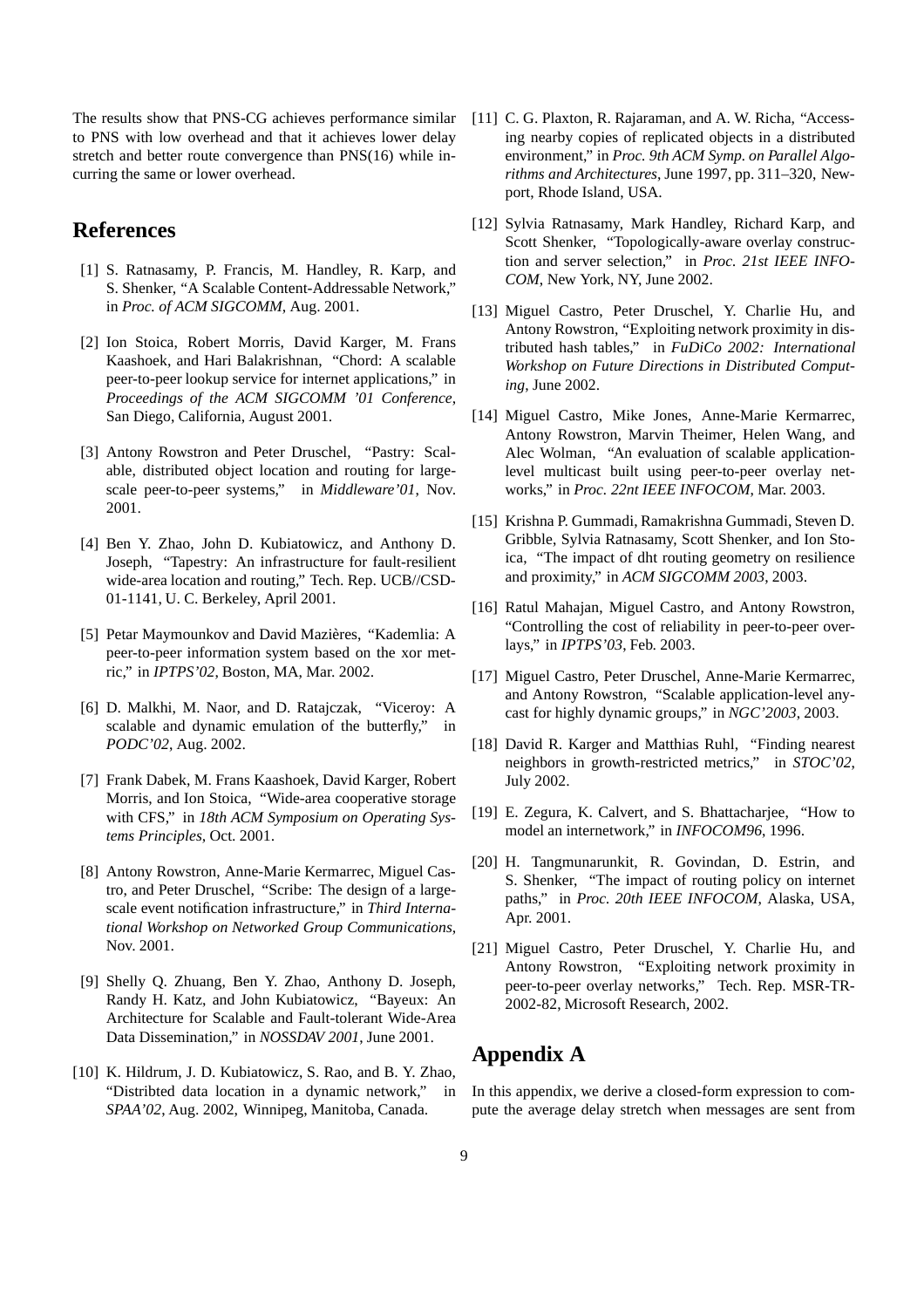random nodes to random keys. We start by developing a formula for the expected number and type of hops that will be required to predict delay stretch.

#### **.1 Number of hops**

Pastry routes a message towards a destination key by using the routing table to forward the message to a node that matches an additional digit of the key's prefix (line (8) in Figure 3). This is repeated until the key is between the nodeIds at the two extremes of the leaf set of the current node (line (3) in Figure 3). Routing completes in at most one hop after this happens.

To keep the analysis simple, we neglect the probability of being unable to forward the message to a node with a longer prefix match before reaching line (3). This case (line (11) in Figure 3) is important in the presence of faults and because our joining algorithm may temporarily leave routing tables incomplete. But with a reasonably large leaf set and perfect routing tables this probability is negligible. Our experimental results indicate that this case only becomes important for  $l \leq 4$ .

Let  $P_{ls}(d)$  be the probability of using the leaf set of the current node to route given that the current node matches the first  $d$  digits of the key. We define

$$
P_{rt}(d) = P_{ls}(d) \prod_{i=0}^{d-1} 1 - P_{ls}(i)
$$

 $P_{rt}(d)$  is the probability of using only routing table entries to reach a node that matches the first  $d$  digits of the key and then using this node's leaf set to reach the key's root. We also define  $P_{me}(d)$  to be the probability that this node is the key's root.

We compute the expected overlap between sets in the id space to compute an approximate value for  $P_{ls}(d)$  and  $P_{me}(d)$ . Let  $I_{me} = \frac{2^{128}}{N}$  $\frac{120}{N}$  be the expected number of id space values that are assigned to a node,  $I_{ls} = l \times I_{me}$  be the expected the number of id space values that are between the two extreme nodeIds in a leaf set, and  $I(d) = \frac{2^{128}}{2^{bd}}$  be the number of id space values that match  $d$  digits of a key. If we approximate the distribution of interval sizes by the expected sizes defined above, we have:

$$
P_{ls}(d) \approx P_o(I_{ls}, I(d))
$$
  

$$
P_{me}(d) \approx P_o(I_{me}, I(d))
$$

where  $P<sub>o</sub>(A, B)$  is the probability that an interval with width A covers a point selected with uniform probability from an interval with width  $B$ , when the midpoint of the first interval is selected independently with uniform probability from the second. This probability can be approximated by

$$
P_o(A, B) \approx \frac{1}{B^2} \int_0^B min(x, \frac{A}{2}) + min(B - x, \frac{A}{2}) dx
$$

The integral is a good approximation because  $I(d)$ ,  $I_{ls}$  and  $I_{me}$  are very large for the values of N and d that we use. We derived a closed-form expression for this integral.

We can use the above formulas to compute the expected number of hops,  $h$ , in a Pastry route as

$$
h \approx \sum_{d=0}^{128/b} P_{rt}(d) \left[ \frac{2^b - 1}{2^b} d + \frac{P_{ls}(d) - P_{me}(d)}{P_{ls}(d)} \right]
$$

This formula simply multiples the probabilities  $P_{rt}(d)$  for all possible vaues of  $d$  by their cost in hops. The cost of reaching a node that matches the first  $d$  digits of the key is smaller than  $d$ because whenever a node matches the first  $d$  digits of the key it will match  $d+1$  with probability  $\frac{2^b-1}{2^b}$ . The second component of the cost accounts for the case where the destination is a leaf set member and not the current node, thus requiring an additional final hop.

The expected number of Pastry hops tends to  $\frac{2^b-1}{2^b}log_{2^b}N$ when  $N$  grows because the effect of the leaf set becomes negligible. The expected number of nodes that match the first d digits of a key is  $N/2^{bd}$ . This number drops to one when  $d = log_{2b}N$ . The number of hops is smaller than  $log_{2b}N$  for the same reason as before.

#### **.2 Delay stretch**

To analyze the delay stretch introduced by Pastry, we need to predict the expected delay of each Pastry hop. When a message is forwarded to a leaf set member of the current node, the delay is equal to the expected delay in the direct route between two random nodes in the underlying network. This is because nodeIds and keys are selected randomly with uniform probability from the id space and independently from a node's network location.

When a message is forwarded to a node in the routing table of the current node, the delay depends on the level of the routing table. We can predict the expected delay to nodes at each level of the routing table of a node  $p$  using the function  $D(p, k)$ , which returns the average delay from p to its k closest nodes in the underlying network, for  $k \leq N$  (with ties broken arbitrarily). If  $k > N$  then  $D(p, k) = D(p, N)$ . Additionally, let  $D(p, k_1 : k_2) = \frac{k_2 D(p, k_2) - k_1 D(p, k_1)}{k_2 - k_1}$  $\frac{k_2-k_1D(p,k_1)}{k_2-k_1}$  denote the average distance from  $p$  to the set of nodes above the  $k_1$ -th closest up to the  $k_2$ -th closest for  $k_2 > k_1$ .

There is always one slot at each level  $d$   $(d \ge 1)$  of  $p$ 's routing table that points to  $p$ . With perfect routing tables, the nodes in the other slots are selected by traversing the list of all nodes in order of increasing distance until nodes with the desired nodeId prefix are found. We expect to find a node that can fill another slot at level d after inspecting the first  $N_1 =$  $2^{bd}$  $\frac{2^{b} - 1}{2^{b} - 1}$  nodes in the list. So the expected delay to this node is  $D(p, 1 : N_1)$ . Similarly, we expect to find a node to fill the next slot after inspecting an additional  $\frac{2^{bd}}{2^b}$  $\frac{2^{6a}}{2^b-2}$  nodes in the list.